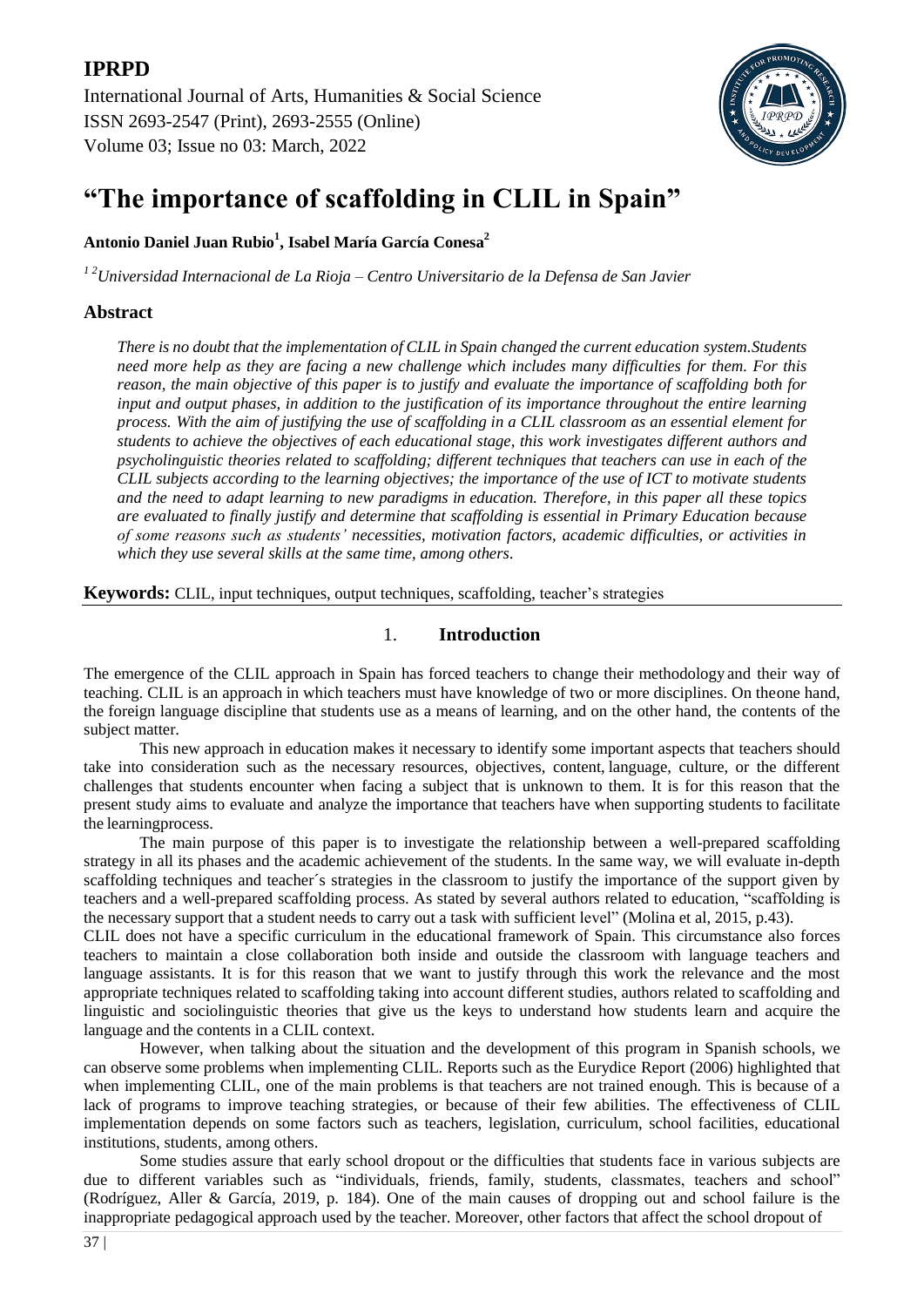students are low self-esteem, having learning difficulties, or having a low cultural level or not having clear academic goals.

According to Martínez & Del Campo (2013), the CLIL approach is well developed in Spain but there are still some aspects that should be evaluated in-depth to understand the effectivenessof CLIL programs and to analyse if they are being developed correctly or not. It is because of this reason, that scaffolding and teacher´s strategies in CLIL should be analysed to evaluate their importance in the schools of Spain, concretely, in the CLIL subject.

The main objective is to demonstrate the importance of scaffolding and the teaching strategies developed by CLIL teachers nowadays. Also, we seek to analyse different contributions from authors related to the field of education and scaffolding and different linguistic and sociolinguistic theories. With this general objective we hope to answer the doubts raised by teachers in this new scenario in which two disciplines are interrelated and in which CLIL teachers should provide as many facilities as they can for their students.

# **2. Literature review**

In order to develop this section and to have relevant data to achieve the general objective, information will be collected from relevant theories in bilingual education. Different historical data, theories, methodologies and strategies related to scaffolding will bedeveloped in this section. In this sense, it is necessary to highlight the theory of Vygotsky (1978) and other relevant authors related to cognitive constructivism such as Piaget (1896- 1980), who has given us the necessary keys to understand how learning works, and in this case the learning of a foreign language, or Krashen (1983) and the five hypotheses for second language acquisition. In the same line, the psycholinguistic theories of learning such as Behaviourism or Constructivism, in which the environment is of paramount in the learning process.

On the other hand, in order to achieve the main objective of this work, which is to demonstrate the importance of scaffolding in CLIL for the progress of students, the characteristics of the stages where scaffolding can be carried out are analysed (input and output scaffolding) and the main scaffolding techniques for effective learning.

#### *2.1. Theories related to scaffolding*

There is no doubt that Vygotsky is one of the best-known authors in the field of education. Histheory is developed within the scope of social constructivism, taking into consideration that children develop the most complicated thinking skills such as creativity, language attention or problem solving when they are in interaction with their surroundings and the environmentaround them.

That is, for Vygotsky, the most important part in learning is the interaction with others in orderto reach higher mental processes (Vygotsky, 1978). Furthermore, this author distinguishes between what the student can do independently and what the student can do with the help of others which is related to what he calledthe "Zone of proximal development" (ZPD). We refer to the distance between what the student can do without help and their potential level. For Vygotsky, this potential level is reached with the help of a person with more knowledge than the individual (Molina, Casanova & Anabalón, 2015).



**Figure 1. Zone of Proximal Development** 

**Source: <https://barefootteflteacher.com/>**

Another important author related to the importance of scaffolding and constructivism is Piaget (1981), an author related to Cognitive Constructivism. For him, learning a language has a social component and a cognitive component. However, for Vygotsky the most important thing was the social component, so the more the student is exposed to external information, the more he is able to develop (Vygotsky, 1978).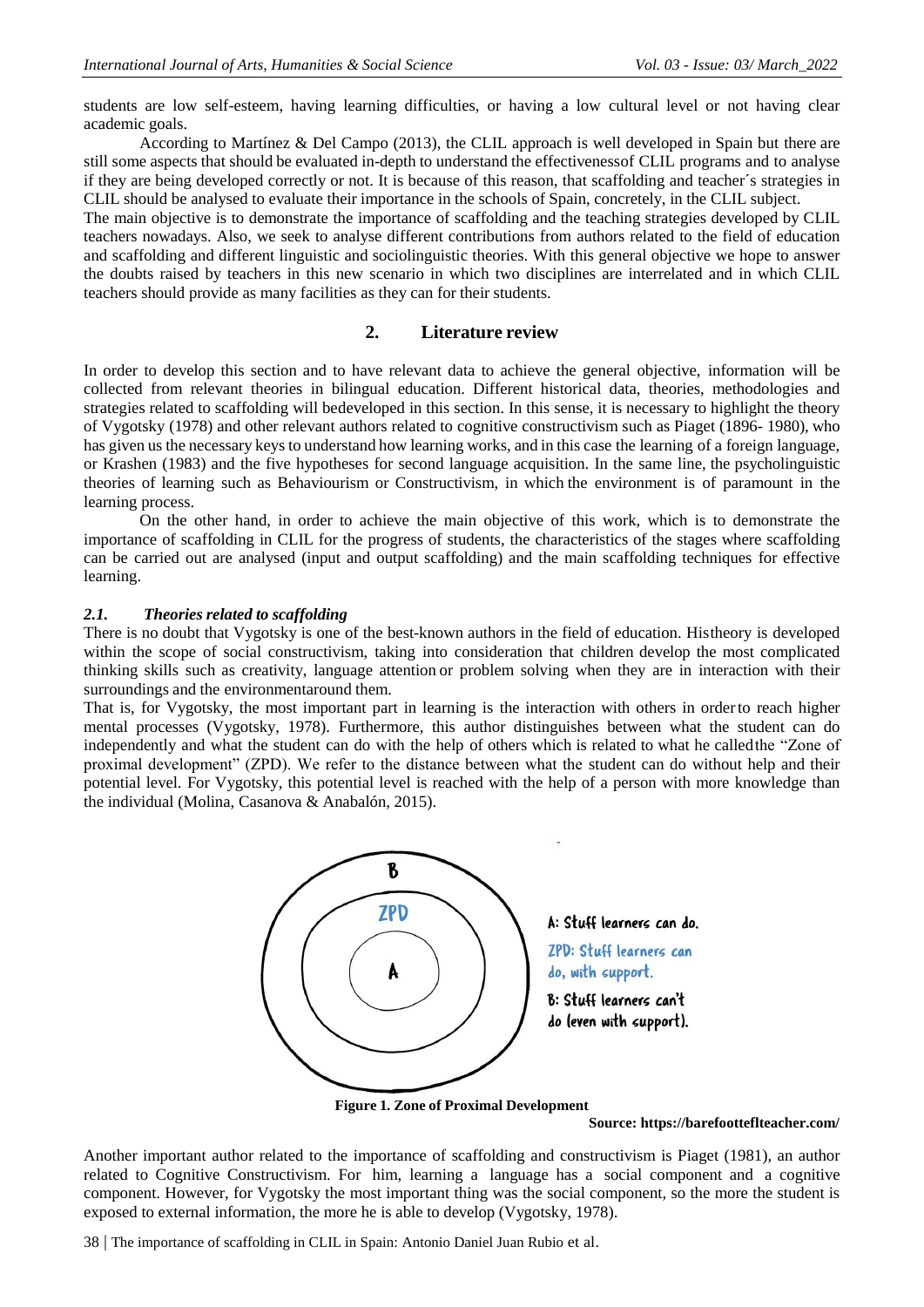However, Piaget suggested that the students need to go through four different stages to develop in an effective way. This step by step is invariable, so that the child will not acquire specific learning unless he passes from one stage to the other (Heo, et al.,2011). These four stages are summarized in the following ones:

- Sensoriomotor Stage (0-2 years old).
- Pre-operational Stage (2-7 years old).
- Specific-operation Stage (7-11 years old).
- Concrete-operation Stage (12-16 years old).

Piaget adds several important terms to his theory such as assimilation (when new information is integrated into our cognitive patterns or schemata) and accommodation (when new information from outside is adapted, transforming our cognitive patterns).



*Figure 2. Equilibration Source:* **<https://www.slideshare.net/capelton15/jean-piaget-prez>**

Piaget's theory is related to scaffolding, since for the learning to take place the child needs interaction with the environment around him. In addition, active learning, interaction with the environment and games are emphasized as essential elements for the development of the individual.

Another important author that we are going to analyse is Krashen (1981) and his theory about the acquisition of the second language. We consider that it is essential to mention this author since his theory is directly related to the importance of scaffolding in education. This author established that for the acquisition of a second language, five hypotheses must be taken into account (Lai & Wei, 2019) as they support the idea of the relevant role that scaffolding has in education:

1. Acquisition-Learning Hypothesis. This is related to the idea that there are two different ways to develop competence in the target language. One is through acquisition which is an unconscious process (like the acquisition of the mother tongue) and the other is through prepared learning experiences.

2. The second hypothesis for language learning is the Monitor Hypothesis, which is a device which allows people to edit their production in the second language.

3. The third hypothesis is related to the order in acquisition of the target language. There is evidence that the acquisition follows a predictable order. However, this acquisition cannot correspond to the order in which the language has been taught.

4. The input hypothesis is related to the way the input is acquired. For Krashen: "humans acquirelanguage in only one way-by understanding messages or by receiving 'comprehensible input" (Lai, 2019, p. 1460). This input should be interesting, comprehensible, not grammatically sequenced and it should be sufficient for the children.

5. Finally, the affective filter hypothesis is related to the way in which the learner acquires the new language which is related also to scaffolding techniques used by the teacher in order to help the learner.

Wilson (2000) underlined that people acquire the target language when they are exposed to comprehensible input (i+1). Taking into consideration that their affective filter should be lowenough in order to convert the input in "intake", acquisition is more important than learning.

#### *2.2. Psycholinguistic theories related to scaffolding*

We are also going to analyse different psycholinguistic theories related to bilingual education in order to identify which of them are the most closely related to the implementation of scaffolding in a CLIL classroom. It is obvious that when the teacher uses a methodology, he or she is developing one or anothertype of theory based on repetition such as behaviourism or more based on what happened inside the brain of the students (Cognitivism).

Behaviourism is the most ancient theory about language learning. Some of the most well- known authors are Pavlov, Watson, Thorndike, and Skinner. Budiman (2017), when he pointed out the theory of Skinner (1976), highlighted the idea that in behaviourism the importance of learning is a form of stimulus input and output in the form of the response.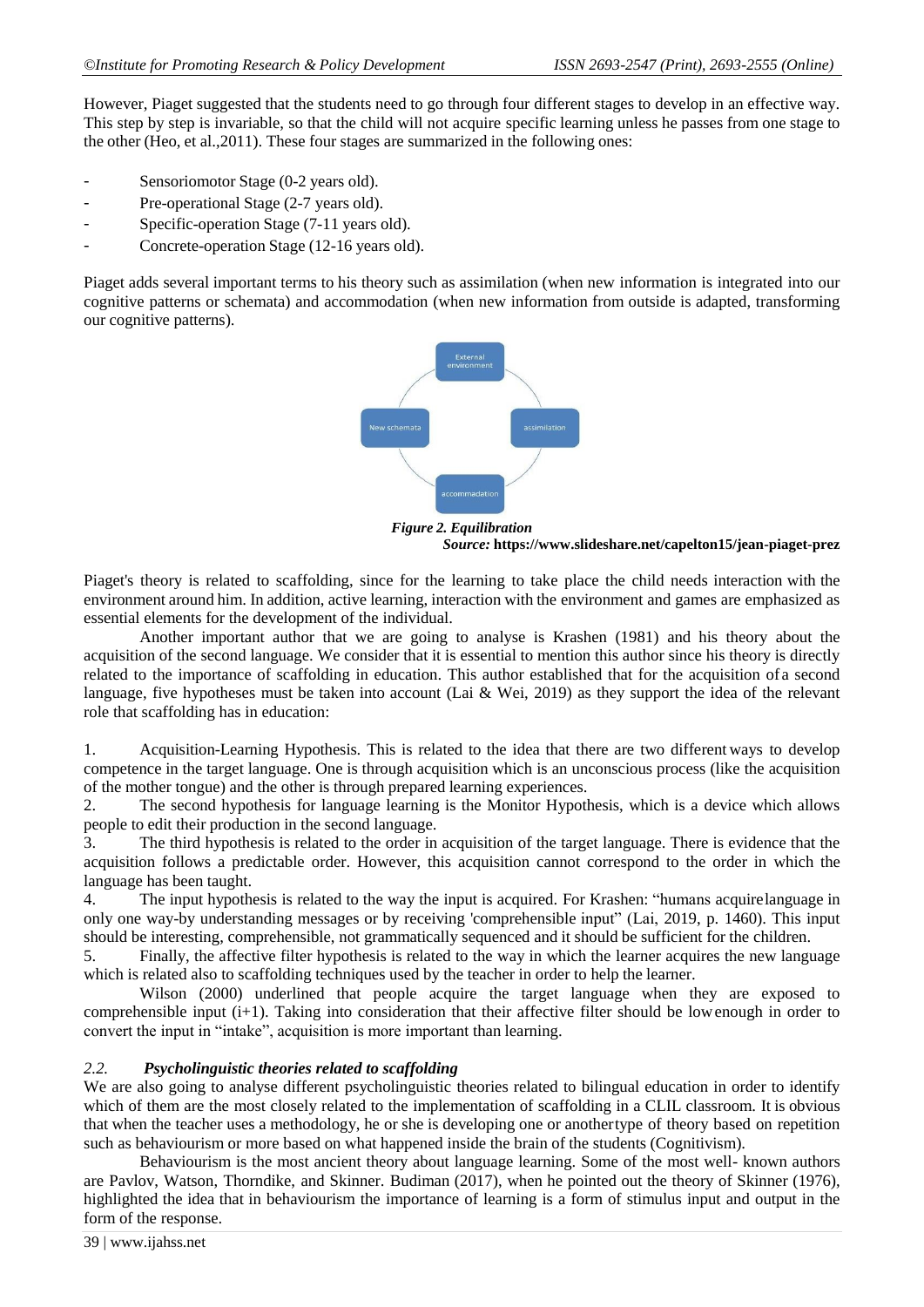Skinner (1976) believed that speakers are born with a blank mind, without any information inside. However, through a process of association between the information they acquire from their environment, the individual responses and the consequent reinforcement, people acquire the necessary information. This theory is based on the SRR (Stimulus-Response-Reinforcement), which is based on the reception of a stimulus that is shaped through an external response. This response can be reinforced or not according if the response is desired or not (Budiman, 2017).



*Figure 3. Stimulus-Response-Reinforcement. Source:* **<https://sites.google.com/site/chiayeeyong/master/semester-2/adiscussionaboutbehaviorism>**

Furthermore, one of the authors who developed a theory related to behaviourism that could be used in education was Pavlov (1849-1936) and his theory of Classic Conditioning. Classic conditioning is a process that Pavlov discovered through experiments on dogs, in which the original stimulus combined with a neutral conditional stimulus give place to a desired action (Budiman, 2017). In his theory, he believed on the assumption that "by using certain stimuli, human behaviour can be changed according to what is desired" (Budiman, 2017, p.105). He conducted experiments using animals because he thought that animals had some things in common with humans.

The behaviourist theory is related to the scaffolding process because it is similar to the process in which the teacher gives input to the students (Input Scaffolding). The students do some taskswith the help of the teacher, and at the end of the teaching-learning process, they produce anoutput based on what they have learnt (Output Scaffolding).

When students learn a second language (different from their mother tongue), their brain is not blank. According to Skinner (1976), language learning consists of the formation of new linguistic habits. However, this learning is influenced by an interference of the habits acquired in their mother tongue. For this reason, when teaching a foreign language, teachers should bear in mind that there are already some habits created by the learners in their brain, related to the rules in their mother tongue.

Cognitivism is also related to Cognitive Constructivism. One of the main authors is Piaget(1896-1989) who believed that learning is inside the brain of the student and because of a process of internalization of new information that fits our "schemata". This theory is based on some cognitive process that occur inside the brain of the learner suchas problem solving, memory or perception.

According to the learning of the second language, this theory suggests that for language development, this process requires cognitive maturation for certain degree of acquisition. Moreover, when learners acquire new information, this mental schema is restructured for a certain degree, so it is in constant change. Following Piaget, when a learner acquires new information, this is processed insidethe brain through a process of accommodation (in a state of disequilibrium related to the schemata) or assimilation (in a state of equilibrium related to the existing schemata).

Finally, regarding the psycholinguistic theories of second language development, constructivism could be defined as the learning that is acquired through a mixture of associations of stimulus-response-reinforcement and a process in which the mental structure interacts with the language that students are acquiring through social interaction (Budiman, 2017).

In constructivism, both internal and external variables interact. For this reason, there is no doubt that psycholinguistic and sociolinguistic aspects should be taken into consideration when analysing the learning through this theory. Vygotsky (1978) is one of the main authors that defended this statement. Moreover, for this theory, it is obvious the relationship between thinking and language as language is related tocognitive processes.

In the same way, according to the use of this theory in the scaffolding process, there is no doubt about the existing relationship between the social interaction and the effective acquisition. It is because of this reason that for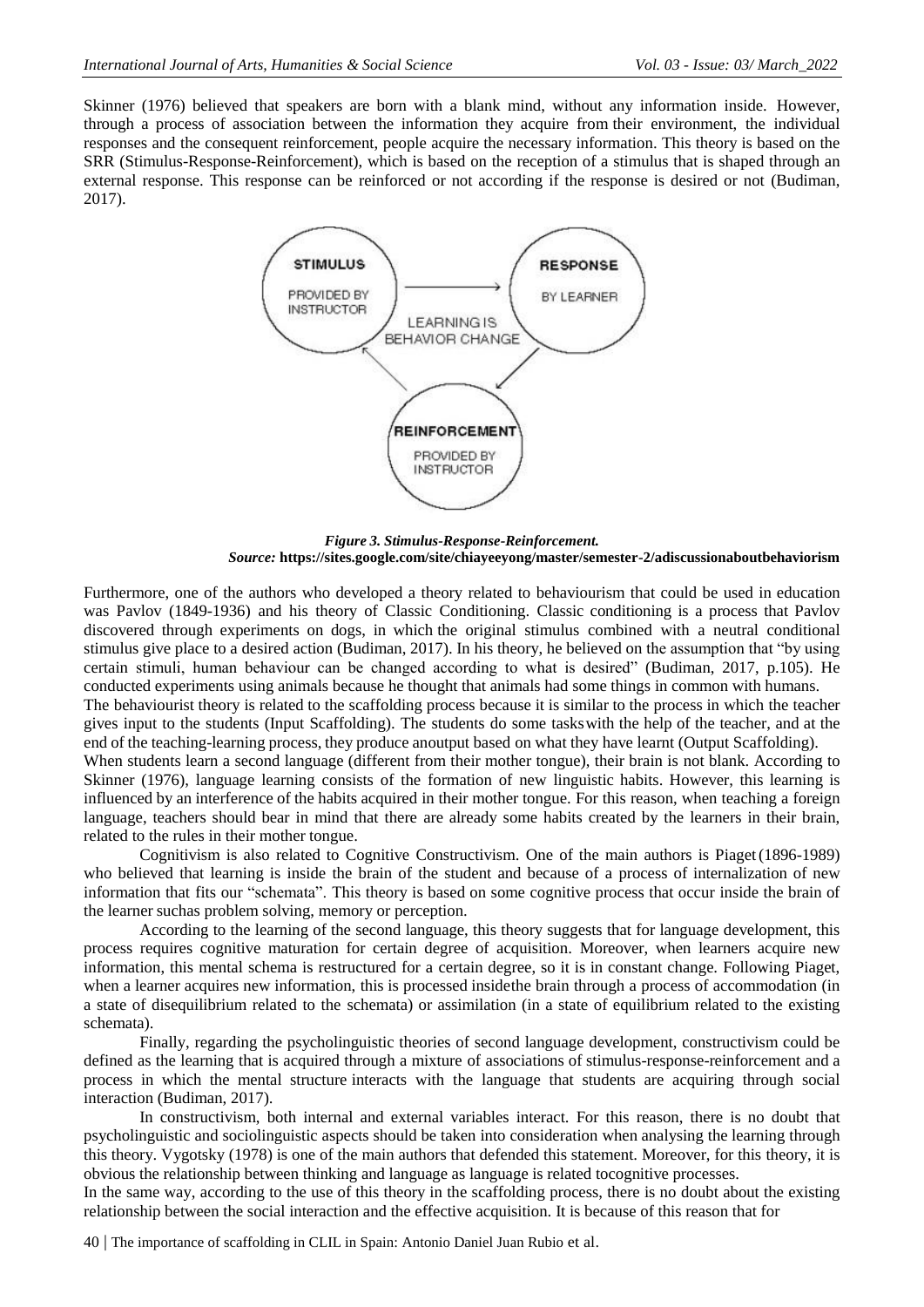effective learning, cognitive and social aspects should be taking into consideration and in this way, scaffolding is necessary to adjust some desired behaviours.

#### *2.3. Input and output scaffolding in CLIL*

Then, what is scaffolding? Scaffolding is "the necessary support that a student needs to carry out a task with sufficient level" (Molina et al, 2015, p.43). Scaffolding is related to the help that students need in order to develop a task in a simplified way, which is adapted to their currentlevel.

Meyer (2010), in his theory about the CLIL pyramid, suggested that when planning a CLIL unit, there are some steps which are essential. He highlighted in this pyramid the role of input scaffolding. When planning, the teacher should start from the topic selection regarding the subject (it could be Social Science, Natural Science, Maths or another CLIL subject). After this, input should be given, tasks should be developed and an output is performed by the students. He suggested to develop this CLIL pyramid in the following steps (Meyer, 2010):

- Selection of content (the subject matter)
- Multimodal input (different kind of materials to activate previous knowledge).
- Input Scaffolding (Such as texts, images, mind maps or charts)
- Cognition and Communication (in order to develop HOTS and different forms ofcommunication)
- Output Scaffolding (the kind of output depends on how much input is necessary).

In this model, there is no doubt about the relevance of input scaffolding in the CLIL subject. CLIL teachers should be aware of the difficulty involved in a subject where the languageis used as a medium to acquire the content (Coyle, 2007). In this line, some techniques for supporting input should be explained. Input scaffolding is related to how much and what kind of scaffolding is necessary at the beginning so that students can deal with input in subsequent phases.

Fields (2017) highlighted that CLIL refers to quality in education. When teachers develop a CLIL subject they should take into account so many aspects that they probably did not realise before. She suggested the following: "CLIL is based on some elements: it is holistic education, competence-based learning, learner autonomy, fostering creativity and critical thinking, changing curriculum on how to learn and recognizing the relevance and impact technology has on the lives of our students" (Fields, 2017, p.9).

Fields defined scaffolding as the help teachers give students to achieve intended learning outcomes. For her, when learners receive scaffolding, they lower their anxiety level and theyare more open and engaged in the learning process. Her book seems of great interest as she had the opportunity to work with students and educators around the world and she could see how some scaffolding techniques can change education in terms of involvement in the process of learning.

On the other hand, Meyer (2010) defined output scaffolding as the necessary support given to students to help them to create the output of the unit (poster, mind map, interview or presentations among others). This output is related to productive skills (speaking and writing) because is what the students have to produce or create.

There is no doubt that speaking is essential in a CLIL classroom as supported by Coyle (2010).Communication is one of the main features of CLIL in the 4C´s framework. However, this is one of the most difficult parts in the learning process because students have to create the language in a creative way so their affective filter should be low (Krashen, 1985).

However, when the teacher has to select one or another, it is necessary to identify before what are the specific objectives of the task. In this sense, role play activities could be better for CLIL subjects such as Social Science in which students have to perform a real situation related to one problem of the society while in Natural Science activities such as jigsaws are useful in order to exchange information with partners about some topics such as plants, or types of climate.

If we focus the attention on studies that have been carried out during these years according to the implementation of scaffolding in a CLIL subject, we have lots of studies that argue about the importance of scaffolding techniques. However, we can highlight the study carried out byDutch researchers (De Graaf et al. 2007). These researchers developed a study to check the main scaffolding techniques used by teachers in a CLIL subject. The method they used to gather information was video cameras torecord the teachers' strategies used in secondary education subjects. These subjects were: History, Biography, Mathematics and English as a Foreign Language. This study focused the attention on teacher´s strategies such as the use of non-verbal language (facial expressions, gestures, eye gaze, haptics) among others.

Finally, Gerakopoulou (2016) highlighted that there is not a single framework for scaffolding techniques that are used in education. However, each teacher uses one or another techniqueaccording to the learning objectives and what they want to achieve in each CLIL unit. Moreover, researchers found that teachers used different scaffolding techniques in their lessons. Walqui summarized them in 6 strategies (Walqui, 2006, pp.170-177).

Modelling: based on teacher's demonstrations and the following imitation by students.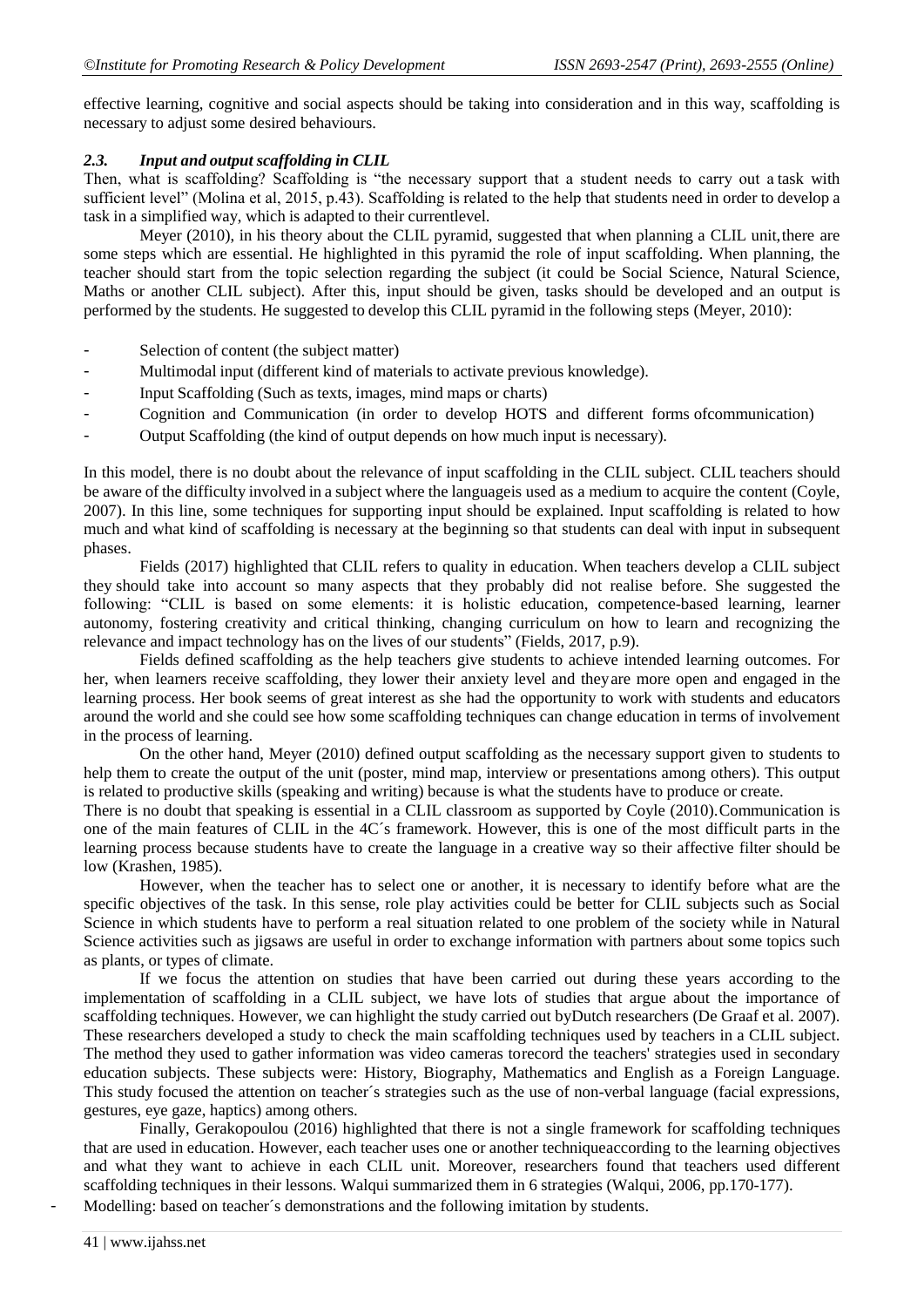- Re-presenting text: convert a text into a written or visual form.
- Bridging: Make connections between new knowledge and previous knowledge of students.
- Contextualizing: support the lesson with pictures, images among other resources.
- Schema building: create schemas to help students understand the concepts and to relate them.
- Developing metacognition: the ability of learners to reflect about their own learning and developing selfawareness or self-assessment.

# 3. **Methodology**

There is no doubt that teachers play an important role in the learning of students. They guide and orient the process of learning and they are able to motivate them if they use adequate strategies. Sánchez (2007) points out that the teacher, as a co-protagonist of the didactic act, has some important functions to help students to achieve the learning objectives, such as programming,motivating, informing and evaluating function.

In this way, if the EFL teacher is an expert in the CLIL subject but does not have pedagogical skills, this can lead to rote learning which is not related with the main aim in second language (the acquisition of a communicative competence in the foreign language). When we teach CLIL, we have to take into account that it is not only important to have knowledge about the content-subject and language-subject, but we also have to take into consideration that we work with children. Teachers should adapt the content and objectives of the curriculum to the reality of the classroom, bearing in mind the students' characteristics.

Goleman (1998) defined emotional intelligence taking into consideration ourselves and our relationships. In this sense, he defined it as the capacity for managing and recognizing our feelings and the feelings of other people. Moreover, he emphasized the idea that motivating ourselves and others is essential in order to be emotionally intelligent. Motivation is essential in education and when the teacher is motivated, the teacher will transmit a good feeling to the students. Therefore, it will affect their learning and the acquisition of the target learning objectives.

Sánchez (2007) underlined that there are some factors that affect motivation in teachers and highlighted as some of these causes the following: the salary, peer competitiveness, administrative controls and the evaluation of the duties as a teacher. Due to the difficulty hidden in CLIL subjects, teachers should use some techniques related to emotional intelligence in order to facilitate acquisition and to lower the affective filter of students so they can be more relaxed and motivated (Krashen, 1981).

Some of the aspects that promote a positive learning environment are the following (Mortiboys, 2012):

- Establish clear goals.
- Give feedback to the students after a task.
- Establish an alignment between objectives, tasks and evaluation.
- Establish rewards if they achieve the objectives.

Besides, teacher´s strategies are essential to support students' acquisition. They are closely related to emotional intelligence and Mortiboys (2012) established them in relation to teacher´s actions in classroom:

- Use the student's name. In this way, they have an active role in the classroom and they feel more motivated.
- Use eye contact. There is no doubt that verbal language is essential in a CLIL classroom, but we have to assume that non-verbal language helps the CLIL teacher to transmit a variety of information that help our students to understand what we expect from them.
- Refer to our students' works. In this way, they feel like they are an essential part of the CLIL classroom as they have an active role, they feel more motivated and with a senseof achievement, which is essential to reach the didactic objectives.

As we all know, when the teacher prepares the learning environment in a CLIL lesson, there is no doubt that classroom organization should be taken into consideration as well. To facilitate learning, group work is essential as the students are able to cooperate and share some possible doubts. Teacher´s strategies to promote acquisition should take into consideration the diversity of children and mixed ability students.

For this reason, when preparing scaffolding in classroom, some techniques mentioned above should be used, as well as students' position in classroom, having a mixture between fast finishers, slow learners and average students. We should know what the characteristics of each of our students are bearing in mind mixed abilities in our classroom.

In the same way, to help students to acquire what is proposed in the current legislation, a learner-centred approach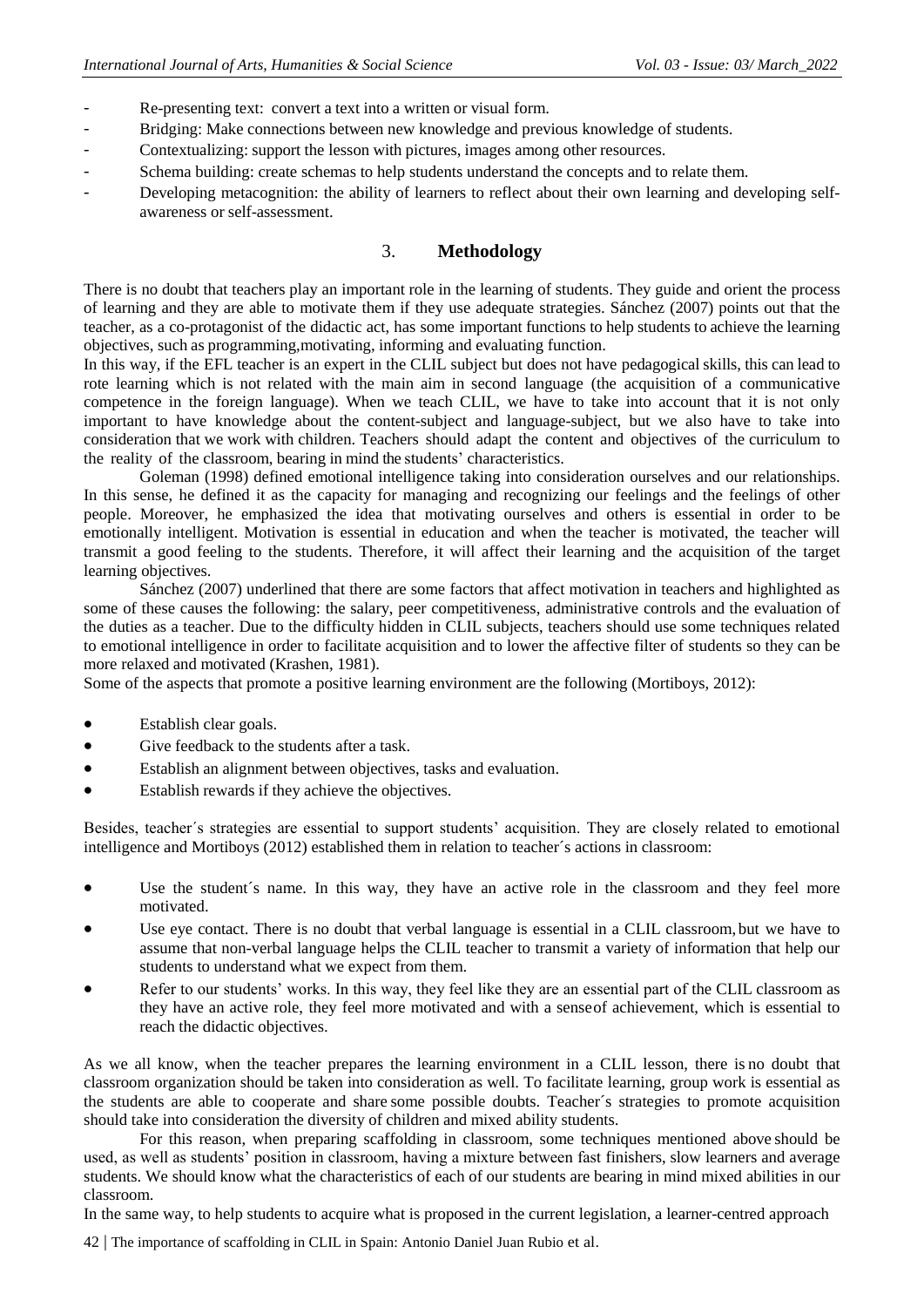should be used as a methodology to scaffold students as they are conscious of their own learning and they have more autonomy. The teacher is a helper who advises what to do but without teaching directly and this fosters motivation which is essential.When the teacher follows this approach, he or she is a facilitator so the main purpose is to help students with some doubts and move around the classroom, which is very different fromthe teacher-centred approach.

In this sense, materials and resources are very important in order to facilitate acquisition of students. The selection of them by the teachers is crucial to ensure a satisfactory learning. When teachers select materials, they should consider the type of students, the type of activity, the materials and resources available and how these materials are going to be used to reach the learning objectives. Some of the materials that can help the learners in a CLIL subject and that are related to scaffolding are the following:

- Visual materials: flashcards, posters, realia, magazines, picture dictionaries, board gamesamong others.
- Auditory materials: Songs, story-telling and different types of listening.
- Audio visual materials: Interactive white board (IWB), interactive games, applications (Class Dojo, Kahoot or Plickers), videos in YouTube or DVD.

- Printed materials: worksheets (fill in the gaps, crosswords, selecting information or clozesongs). And since our students are used to using technology intheir daily life, ICT in CLIL is essential and we can see some apps that support the teaching-learning process and which are a form of scaffolding for students in the next table:

| <b>ICT</b> resource | <b>Procedure</b>                                                                                                                                                                                         | <b>Benefits for students</b>                                                                                                              |
|---------------------|----------------------------------------------------------------------------------------------------------------------------------------------------------------------------------------------------------|-------------------------------------------------------------------------------------------------------------------------------------------|
| <b>Class Dojo</b>   | It is a virtual school classroom that works based on<br>student behaviour. The grade for each student depends on<br>the teacher.                                                                         | Students are motivated to get more points;<br>parents are informed of their children behaviour.                                           |
| Kahoot              | A virtual tool to learn and review contents in a motivating<br>way. It is used as if it was a contest.                                                                                                   | The use of gamification in class is motivating for<br>them. They learn contents without a lot of effort.                                  |
| <b>Plickers</b>     | Virtual tool that allows students to carry out tests and<br>questions in an attractive way, and obtain the answers in<br>real time.                                                                      | They can see in real time who has answer correct<br>and who has given an incorrect answer. It is<br>based on gamification.                |
| <b>Edpuzzle</b>     | Edpuzzle is an online tool that allows teachers to check<br>through online videos and inserted questions if the<br>students have understood a specific topic.                                            | It allows teachers to edit and modify online<br>videos to adapt them to the needs of the<br>classroom.                                    |
| Quizziz             | This is a gamification platform that allows teachers to<br>create their own online questionnaires and send them to<br>students through a web browser and a very simple<br>intuitive platform.            | Teachers can analyse the results once the<br>students do the quiz. In the same way, teachers<br>can give feedback to students.            |
| Voki                | It is an online tool that allows teacher to create an avatar<br>based on indications that we, as teachers, provide.                                                                                      | It is useful to practice Flipped Classroom as<br>students can watch a video explanation before<br>they come to class.                     |
| <b>Cerebrity</b>    | With this tool, students are able to work on educational<br>knowledge and topics about the general world like<br>(cinema, television, sports and so on) through small<br>games of questions and answers. | It is simple and intuitive to use. It also has a<br>section for teachers to check the students'<br>progress in an easy and intuitive way. |

**Table 1: Apps to use scaffolding** 

## **Source: Own elaboration**

Díaz Granados (2007) highlighted that parents, educators and experts agree that the two main problems children encounter on the Internet are the inappropriate content that appears when they see a confusing word in a search engine and the anonymity of chats, whichallow adults to come into contact with children. In this sense, there is no doubt that the main objective is to form a critical position of childrenabout the use of the Internet. Once we have explained the use of ICT tools in the classroom, it is necessary to understand how ICT is related to scaffolding in CLIL.

When we plan a didactic unit in CLIL we should bear in mind that we have to set content and language objectives. This is a difficult process and we have to bear in mind that this is a challenge for students (Carretón, 2012). In this way, we should prepare materials and resources in advance to motivate our children and to integrate the characteristics of both subjects so as to make the learning process visible and useful for them.

## **4. Discussion of results**

Once we have analysed the literature that deals with the importance of scaffolding and the strategies that teachers use in the CLIL classroom for effective learning ofthe language and the content subject, it is time to evaluate and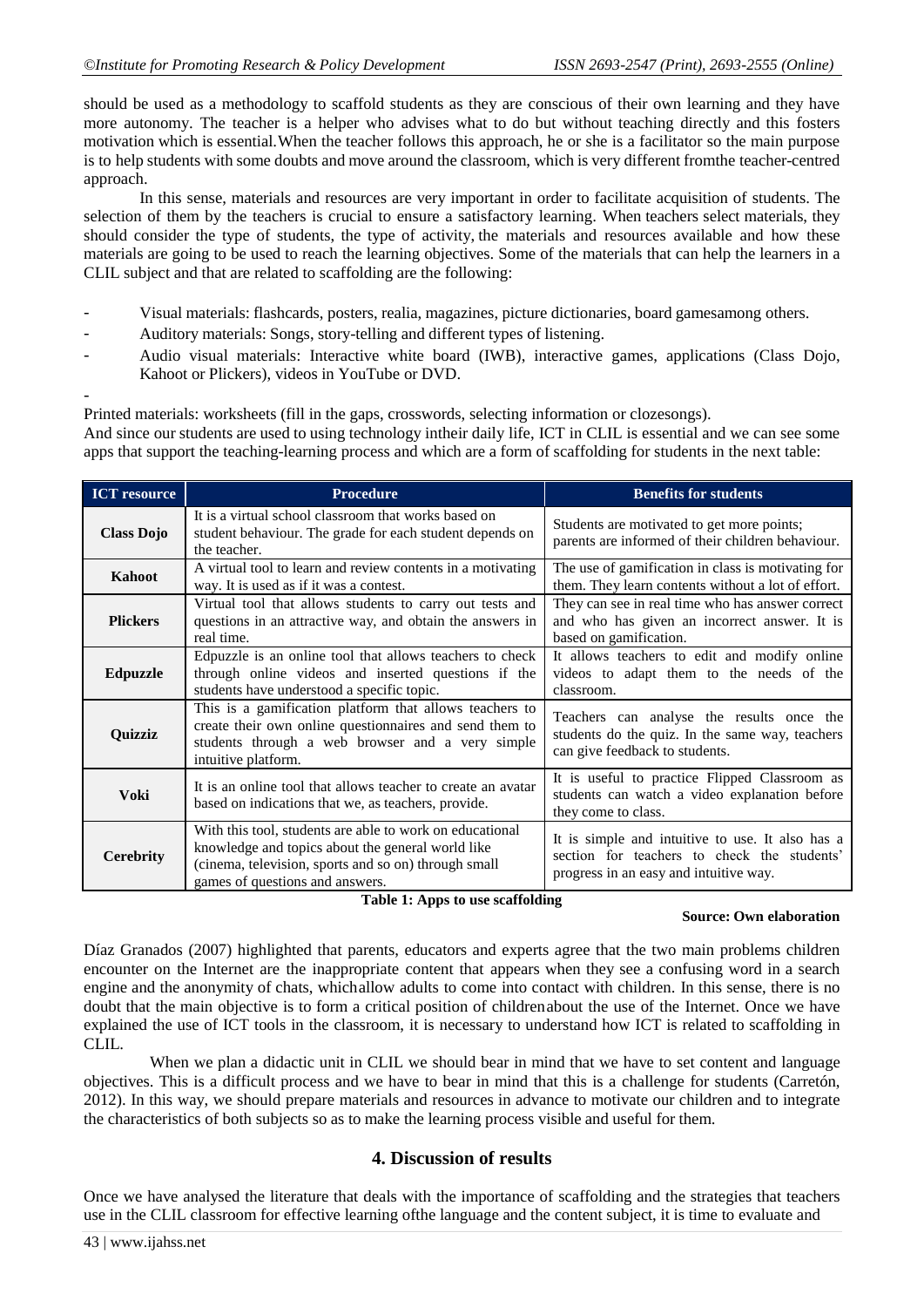analyse the results obtained to compare them with the current knowledge about the subject and the psycholinguistic and sociolinguistic theories that are related to it.

Regarding the implications of the results obtained after the research, we are able to see howscaffolding is beneficial in any learning process. Scaffolding provides students with the necessary help to achieve their potential development, as argued by Vygotsky (1978). It is clear that some students will need more help than others to achieve the learning objectives, but the reality is that students need support during some stages of the process of learning to achieve optimal development in Primary Education. In addition, the complexity of the CLIL subject in which two disciplines complement each other makes it necessary to adapt the teaching-learning process to promote simpler learning adapted to the students' ability.

On the other hand, theories and authors related to scaffolding such as the theory of Vygotsky (1978), Piaget (1981) or Krashen (1981) also justify the implementation of the scaffolding process at each educational stage. This is because it offers great benefits to students and it helps them achieve learning objectives at every stage of their development. In the same line, psycholinguistic theories such as Behaviourism, Cognitivism and Constructivism also justify the importance of external support. These theories argue about the relevant role of reinforcement, the social interaction to achieve objectives and the process of imitation in order to acquire knowledge in any discipline.With this imitation in the learning process, students are able to follow a model in order to develop the activities and tasks of CLIL units.

Once the importance of scaffolding has been justified and evaluated, it is necessary to analyseand evaluate in depth what are the best techniques that teachers can use in the CLIL classroom in order to help students in the different skills. For this reason, the input and output scaffolding techniques are necessary as they facilitate the work of the students, in many cases serving asmodels, examples or motivation items to start a task in a CLIL module. As we have analysed, some of the best input and output techniques to implement in a CLIL classroom are those related to the most difficult skills for EFL learners such as speaking and writing.

Input techniques based on a series of steps before the final task include, but are not restricted to, searching on the internet, matching and joining tasks in which students practice certain grammar and vocabulary, or activities in which they have to transfer information from a text into a chart or techniques based on the matching of sentences or words with the corresponding image. Following these input techniques, students are able to perform the tasks with enough less difficulty than if they do the tasks without any scaffolding technique.

Regarding output techniques, as we have seen before, are based on the performance of the two productive skills (speaking and writing). They are related to the speaking skill in which the students have to share information in a debate with their peers in order to enrich their knowledge or solve a problem, or they have to use the language in a simulated performance which will help them to practice certain grammatical aspects and vocabulary, or tasks related to the sharing of information between students in order to complete a specific activity.

Regarding writing output techniques, they are based on the consolidation of the writing skill before producing a large text. There is no doubt that writing is one of the most difficult skills for children as they have to produce the language in a creative way and they have to show how much grammatical structures and vocabulary they have learnt and consolidated during thelearning process. In this way, activities such as the rewriting of some difficult words to remember in an easier way the combination of words to form a complete sentence which can be adapted if they combine other words to create meaningful sentences or the creation of a full writing text based on a complete example are useful for students in the Primary Education stage.

These techniques become necessary elements for students when they face a subject that hides difficulties and challenges such as Natural or Social Science taught with the medium of a foreign language. When students follow these scaffolding techniques, theyacquire enough resources and abilities to face difficult subjects such as the two mentioned above. In the same way, we should evaluate the important role of ICT for students in Primary Education. As we have seen in previous sections, ICT tools facilitate the acquisition of studentsand they are closely related to the necessary support and motivation students need to complete a task with good results.

Finally, we should qualify how important and necessary is the role of the teacher and classroom organization when learning. We have seen in previous sections that materials and resources facilitate acquisition of students. In this way and taking into account all the information analysed, the selection of materials by the teachers is crucial to ensure a satisfactory learning taking into considerationthe variety of students, activities and resources available.

## **5. Conclusions**

As established at the beginning, the main objective of this paper was to demonstrate the importance of scaffolding and the strategies developed by CLIL teachers in the classroom. The aim was to carry out a bibliographical review through various theories, authors and updated information about the CLIL scenario in our country and the theories that support its importance. And as we have been able to justify throughout the literature review, we have provided clear evidence that not only in a normal learning environment the support and help of the teacher is necessary, but also in a CLIL environment due to the difficulty that this subject entails. In this sense, it becomes even more necessary.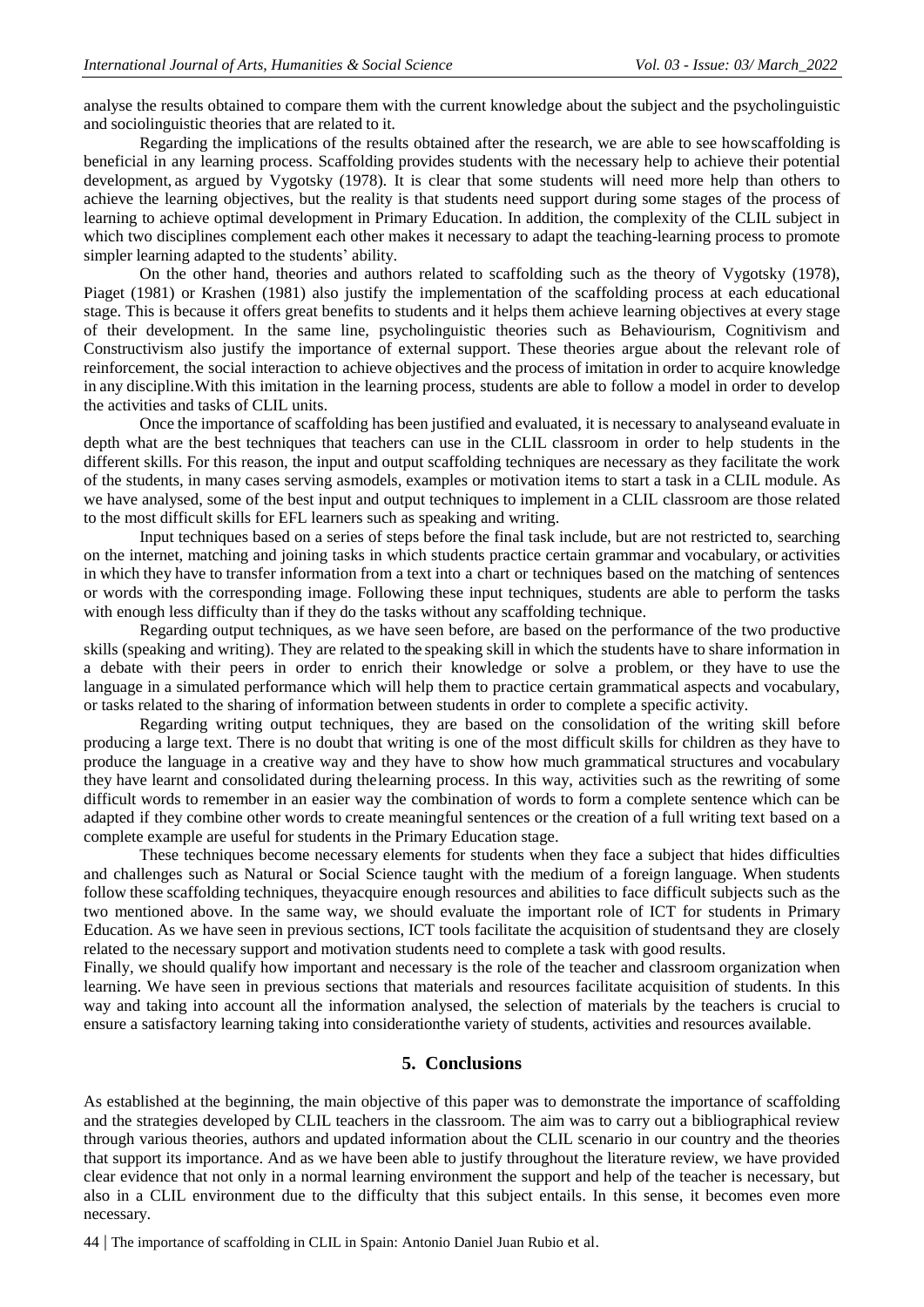At the beginning of this paper we argued about the necessity to carry out this research because the CLIL subject is relatively recent in our educational environment so we related this research directly to the objective of the work. Furthermore, there is no doubt that many teachers feel a lack of resources, information and specific training to tackle a CLIL subject, since many of them are only foreign language teachers or content-subject teachers and they don't have any training in order to develop a lesson in a CLIL setting. Therefore, it is essential to carry out research on the most appropriate strategiesand techniques to help students achieve the learning objectives of each academic year.

The importance of scaffolding in CLIL was related to the theories and authors that highlight scaffolding principles in their general characteristics. Some of these theories are Behaviourism and Constructivism which focus the attention on the relevant role of the environment and support. After a detailed research and in-depth analysis of authors and theories that highlight the importance of student support, we can determine its relevance based on highly relevant references in the fields of psychology, linguistics and sociolinguistics.

We can also conclude, after a detailed explanation of input and output scaffolding techniques, that these techniques are essential to support the production of speaking and writing in a CLIL environment, which are difficult to perform for Primary students. But not only are these techniques necessary to help students understand the new input that is offered to them or to be able to produce an output according to what they have learnt, but also these techniques also favour discovery learning, being the student an active agent in this process and being able to be creative and use the resources in a way to favour the process of learning.

These techniques are essential for the student to practice the contents in a controlled and motivating way, which will improve not only the academic results, but also the self-esteem and the feeling of achievement and improvement of them. In addition to these scaffolding techniques, other strategies carried out by teachers are essential as we have seen in the literature review. Thus, we can conclude that the teacher has an essential role in this process. This is because through emotional intelligence or the adequate preparation of classroom spaces and materials to carry out the different tasks, the teacher manages to help students achieve their goals, taking a motivating role all the time.

In addition to emotional intelligence and the preparation of spaces and organization within the classroom, we have been able to observe how the role of ICT is equally indispensable. Due to the irruption of new technologies and their importance in our society as an element that students use in their daily routine, it is obvious that their use through various ICT applications, such as EdPuzzle or Kahoot adapted to the current educational reality, helps students to improve their performance, to encourage teamwork and to motivate them. It is for this reason that these elements are directly related to scaffolding, since all of them have the main objective of facilitating the learning process of students in an educational environment.

To conclude and after a detailed reflection of all the points analysed in this paper, we can highlight that each of the elements studied and evaluated demonstrate the importance of scaffolding as an indispensable element in the educational reality, not only for students who can be beneficiated from these techniques, but also for teachers who can see how students are more motivated each day. This situation is also good for teachers who can develop their work in a better way being conscious that their students are developing the activities with the necessary support according to their age and level.